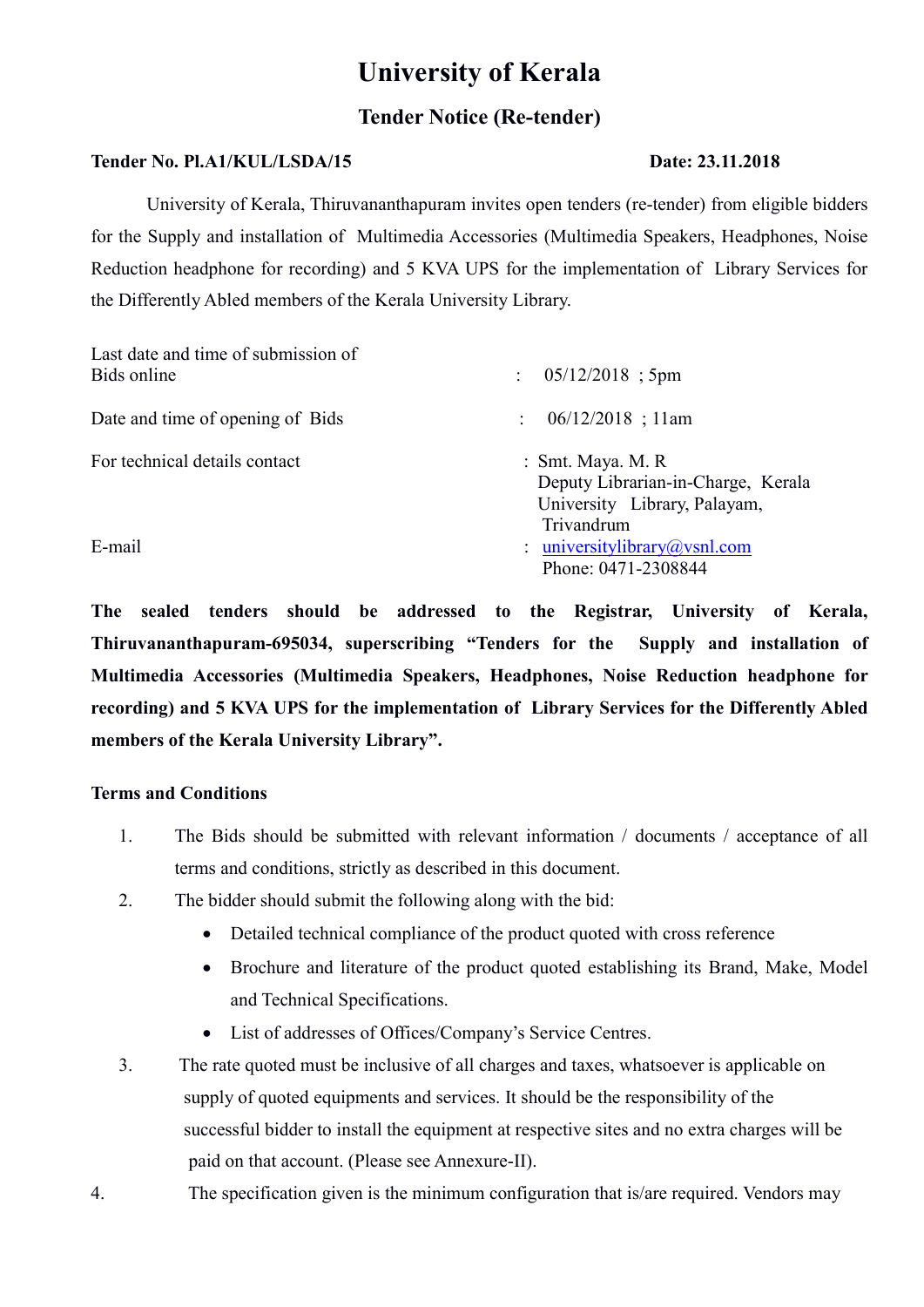choose to supply higher/better/enhanced systems/ peripherals, but their financial quotes shall be treated as if they have been offered for the specified configuration only.

- 5. The bid shall be typed and signed on all pages by the bidder or a person duly authorized to bind the bidder to the contract.
- 6. The bidder is expected to examine all instructions, forms, terms, condition, and technical specifications in the tender Documents. Failure to furnish all information required by the tender Documents or submission of a bid not substantially responsive may result in the rejection of its bid.
- 7. The prices should be quoted in INR.
- 8. Tender once received will not be returned.
- 9. Offer shall be valid for six months.
- 10. Scope of work includes
	- a) Supply and installation of Multimedia Accessories (Multimedia Speakers, Headphones, Noise Reduction headphone for recording).
	- b) Supply and installation of 5 KVA UPS.
	- c) All the above works are in accordance with technical specifications as per Annexure -1.

#### Eligibility for Bidders:

- 1. Bidder should be a company registered in India under the Company Act or should be Public sector organization. Relevant copies of registration certificates should be attached.
- 2. The bidder must be an Original Equipment Manufacturer (OEM) of hardware components or an Authorized Distributor of OEM of hardware components.
- 3. The bidder should be experienced in the supply of hardware in India.
- 4. The bidder should be a manufacturer or authorized dealer / authorized agent of the stores specified in the tender specifications.

#### Warranty & AMC

i. After the successful installation of the hardware it should be supported onsite on a demanding basis for two years without any additional charges and after that for an agreed rate.

# ANNEXURE-1 TECHNICAL SPECIFICATIONS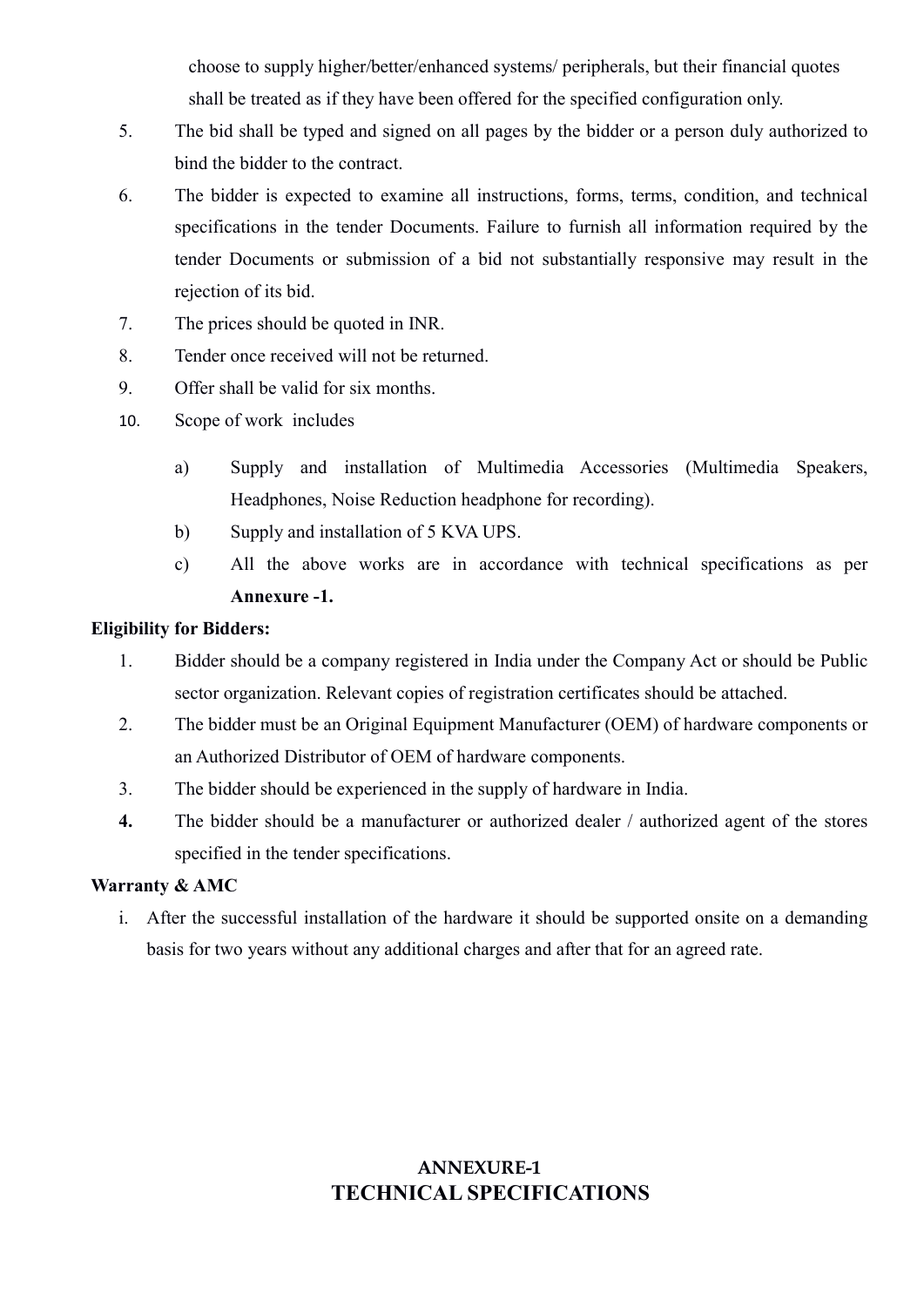| Sl.No          | <b>Description</b>                                                                                                                                                                              | <b>Compliance (Yes/No)</b> | <b>Remarks</b> |
|----------------|-------------------------------------------------------------------------------------------------------------------------------------------------------------------------------------------------|----------------------------|----------------|
| $\mathbf{1}$   | 5 KVA UPS                                                                                                                                                                                       |                            |                |
|                | <b>5KVA ONLINE UPS</b>                                                                                                                                                                          |                            |                |
|                | Single phase AC input (170-250V)                                                                                                                                                                |                            |                |
|                | Single phase AC output (230V)                                                                                                                                                                   |                            |                |
|                | True Sine Wave output,<br>Generator compatible,<br>Manual switch for bypass/off/inverter<br>Status indicators for load levels,<br>Audible alarm for battery mode, low battery,<br>overload etc, |                            |                |
|                | SMF battery - Backup time of 120 minutes                                                                                                                                                        |                            |                |
|                | Metallic stand for installing battery                                                                                                                                                           |                            |                |
|                | 3 year warranty for UPS and battery                                                                                                                                                             |                            |                |
|                | <b>Preferred brands</b><br>UPS - Hyckon, Igatech                                                                                                                                                |                            |                |
|                | <b>Battery - Exide, Rocket</b>                                                                                                                                                                  |                            |                |
| $\overline{2}$ | <b>Multimedia Speakers</b><br>USB Stereo Speaker, One Year Warranty,<br>Sony/Creative/JBL/Altec Lansing                                                                                         |                            |                |
| 3              | <b>Headphone</b><br><b>EXTRA BASS Headphone</b><br>3.5mm single pin, One Year Warranty<br>(OEM)                                                                                                 |                            |                |
| 4              | <b>Noise Reduction headphone for recording</b><br>Noise Cancelling Headphones<br>One Year Warranty<br>Sony/Creative/JBL/Altec Lansing                                                           |                            |                |

# ANNEXURE-II